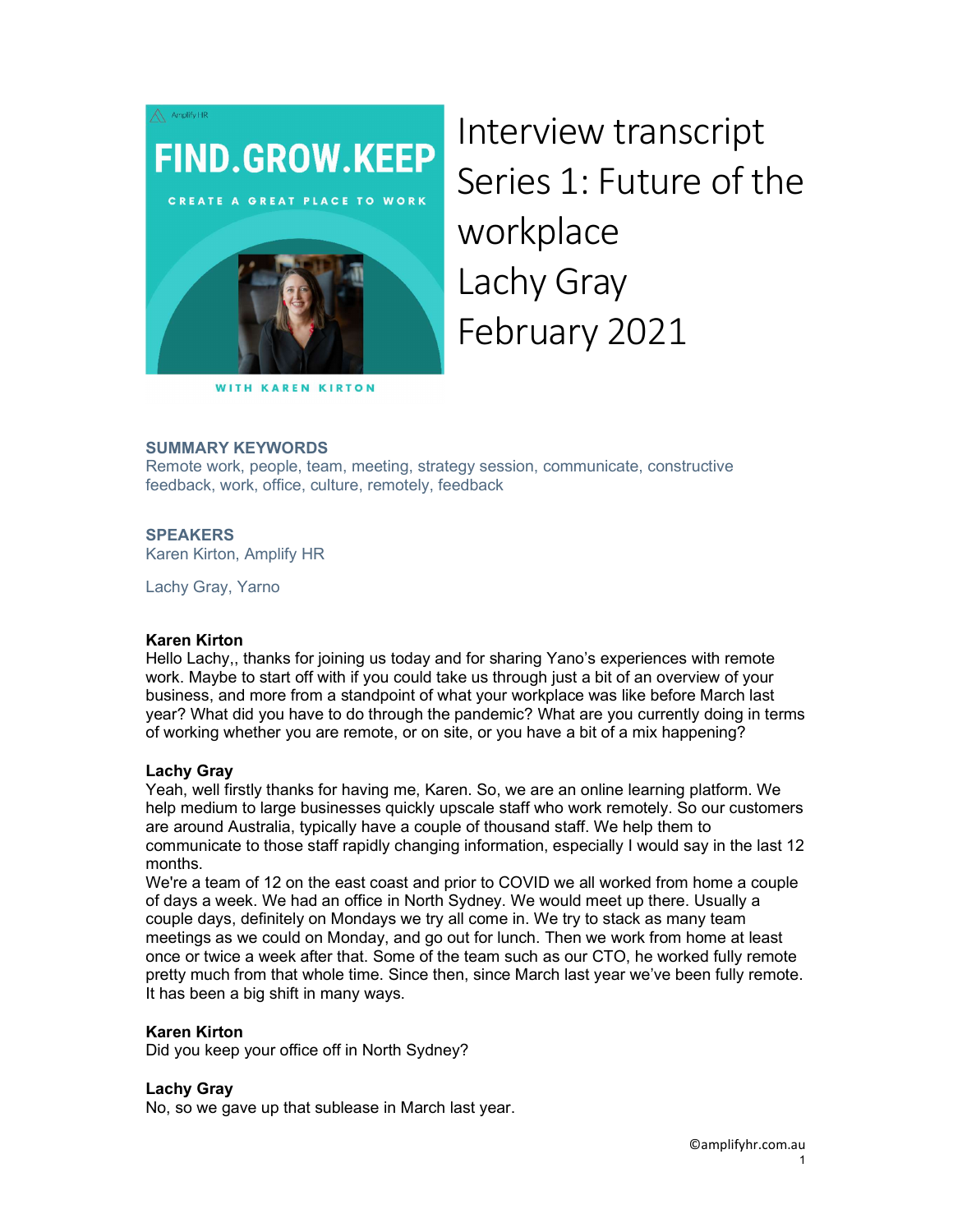### Karen Kirton

Oh wow. So you've really taken on fully into remote working then?

# Lachy Gray

Oh yeah we're all in.

#### Karen Kirton

And you've moved yourself, right? So you're not even in Sydney anymore.

#### Lachy Gray

Yeah, so we moved my family and I from Sydney to Newcastle in the middle of COVID last year. Which felt like the right thing to do and was pretty stressful at the time that we thought was let's fully embrace the remote model if I'm not needing to commute regularly into North Sydney. Let's look for other opportunities and we found Newcastle and yeah we love it.

#### Karen Kirton

Yeah. Awesome. So why did you decide to make that shift there because, yes we had a lockdown and we had a health order that said we did need to let people work remotely but to actually let go of your lease that's a big decision. So, how did you decide on that?

#### Lachy Gray

It's interesting, looking back on it, it was such a time of turmoil, wasn't it? Things were changing so rapidly. I think in the early marks, late Feb last year, we sort of said to everyone "Hey, feel free to work from home, full time until we know what's happening." Then I think it was during the first lockdown when I thought I can't say these are changing for the better anytime soon. We thought well let's just stay fully remote. Then we thought, realistically, how are we going to be back to the office? The next sort of six to 12 months. We just didn't think so. So, we gave up the sublease, and it's interesting because I think we changed how we work, and the changes that we made in those early days kind of stuck. So it wasn't a huge adaptation for us it was more about optimizing what we were already doing. So, you know, we already used a bunch of tools to communicate remotely with each other, like Slack, Asana and Zoom. So we instead worked on talking to each other about. Well, let's set some boundaries for how we use these tools and set some expectations for what we expect of each other. I asked the team as well, and how they felt about remote work isn't something that they want to continue to do and they said "Yes, it was." So, they were the main reason why we went fully remote.

#### Karen Kirton

And did you have any concerns about moving your life a bit to that traditional office? Have you had any of them popped up since?

#### Lachy Gray

Yeah, for sure. I guess firstly, huge unknown. Ever changing the way that we worked at a time of great change for all of us in our personal, professional lives. The impact on culture was a big one. Culture is really important to us. We invest a lot of time and energy in it. We want it to be a happy, healthy environment for the staff. It was really uncertain. What does that look like, especially for new staff, joining us. That well being and mental health, you know, for me, I realized that a large part of that, of being able to check in on someone is being able to see them. Receiving those signals on their body language and their tone of voice and how they are talking and interacting. So, obviously you don't get that from remote, I don't think to the same extent, so that feedback loop was different. I was little worried about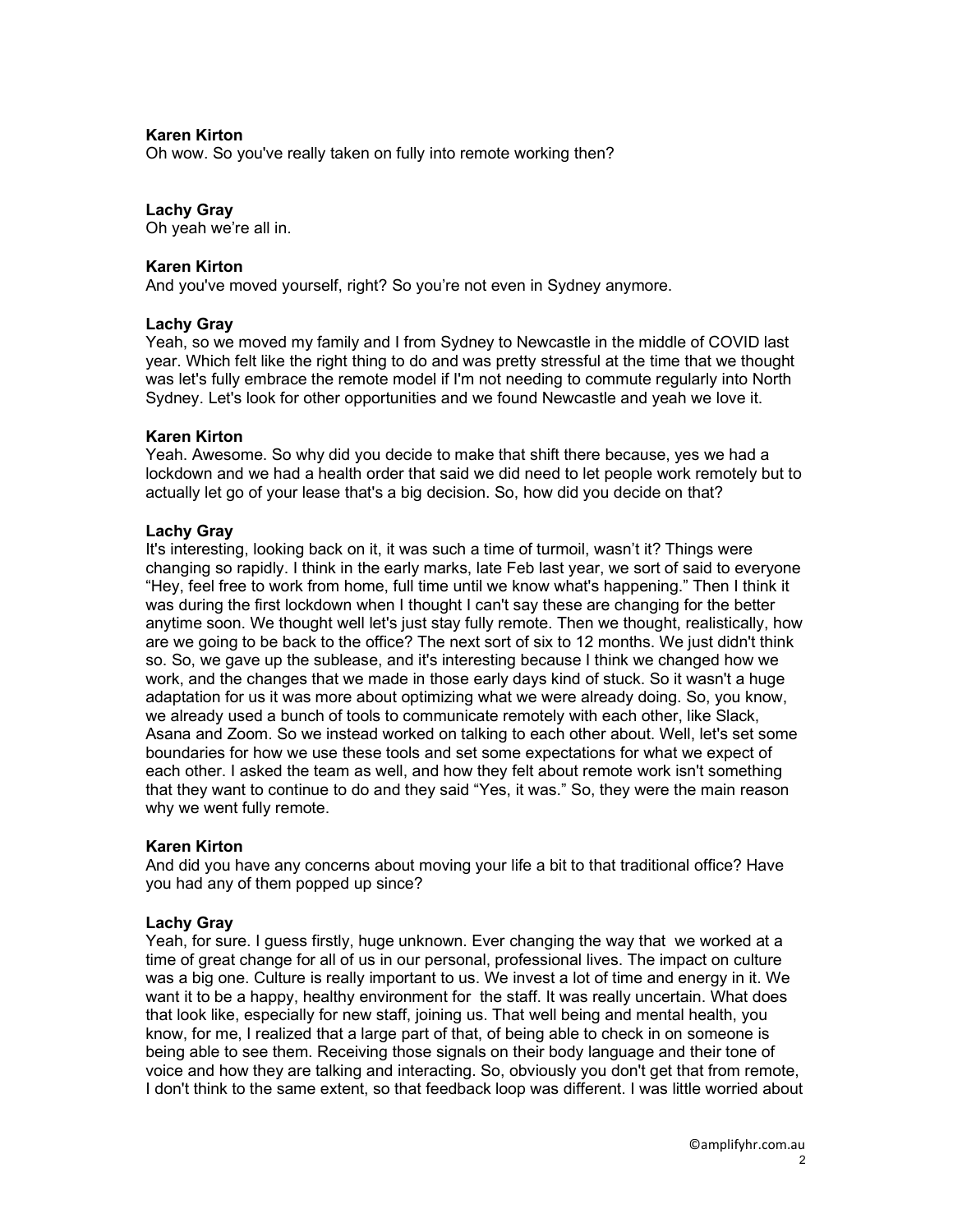that. I was worried that if we got into someplace, what would we want to return to the office in six months and they wouldn't be able to?

And then things like, how do we support the team technically with laptops and so on if we don't have a central hub. Who's responsible for all that administration and shipping them around and so on? So, in terms of what was realized I think the culture has probably changed. I think probably in the first few months, yeah, it was hard. It was harder. But I think that we've adapted to it. The well being is a tricky one because, how do I really know how someone is? Something I'm really mindful of and I talk to the team a lot about that I think that we can do that better, where they're being forced to evolve. Yeah, like, how do you best check in on someone if you can't actually meet up with them face to face. Then, not wanting to return. I think it's been okay. We really enjoy working remotely. But you know, I never locked to close the door on something fully, and I think we've done that in this case, but that's not to say that, that won't change in the future so I think it's very much the mindset of we're working fully remotely now, but that won't be the case, always in the future. So, I want to keep that mindset open as well.

## Karen Kirton

The culture piece is interesting and obviously that's where my main interest in these things are. I think for those that don't know, from an outsider's perspective looking in, I think Yano's culture is really fantastic. Even yesterday, I had a workshop with another company and I showed one of your job ads to them, which is not the first time. As an example of how you really display, what it is that you're all about and it is really clear to people. I think when they go to your website, and you've got a little animations of your staff on there, and you know, all of your staff write articles, or it seems to me they do, that may not be true! But from from an outsider's perspective, it looks like everyone in the company is writing articles on your website and you know they're putting their own little personal spin to things that they like to do.

So, I think that when you start off with that really great base, but then you go your separate ways, how are you keeping that sense of identity? If you think about the definition of culture is the way that we do things around here".. well what is the "way that we do things around here" when we're not next to each other?

#### Lachy Gray

That's a great question. Yeah, thanks for your feedback as well and really appreciate it. So, that's something that we've talked about a lot. And, interestingly, one of the outcomes of this one of the last 12 months has been the Yanoer handbookl, where as a team, we've actually outlined our expectations and how we communicate with each other. The importance of communicating with context because I think context can become a casualty in the remote work environment, especially on tools like Slack where really concise and blunt. It's a huge amount of background and context that just isn't included. We talk about focusing on outcomes over time spent, from the beginning. I think going fully remote it's given us a whole new perspective on that. I think we talk about how you set boundaries for yourself. Now, because they're just not there. I think we need an office where a resident comes in at a similar time and goes for breaks and goes for lunch. They were all visual cues that are "Hey, maybe I should take a break as well," and at the end of the day, people start to leave at similar times. So, how does that work when you remote you have to set it for yourself. That requires a lot of self discipline, and I think it's really tough when you're tired. When you're really busy just doesn't happen. So we try to talk about that as a team like what's working for you, what's not working, what have you learned and what can I try. It's a dialogue, I guess, because we're all learning at the same time. So I think that's a mindset for us. We've always had that and now we're relying on that more than ever.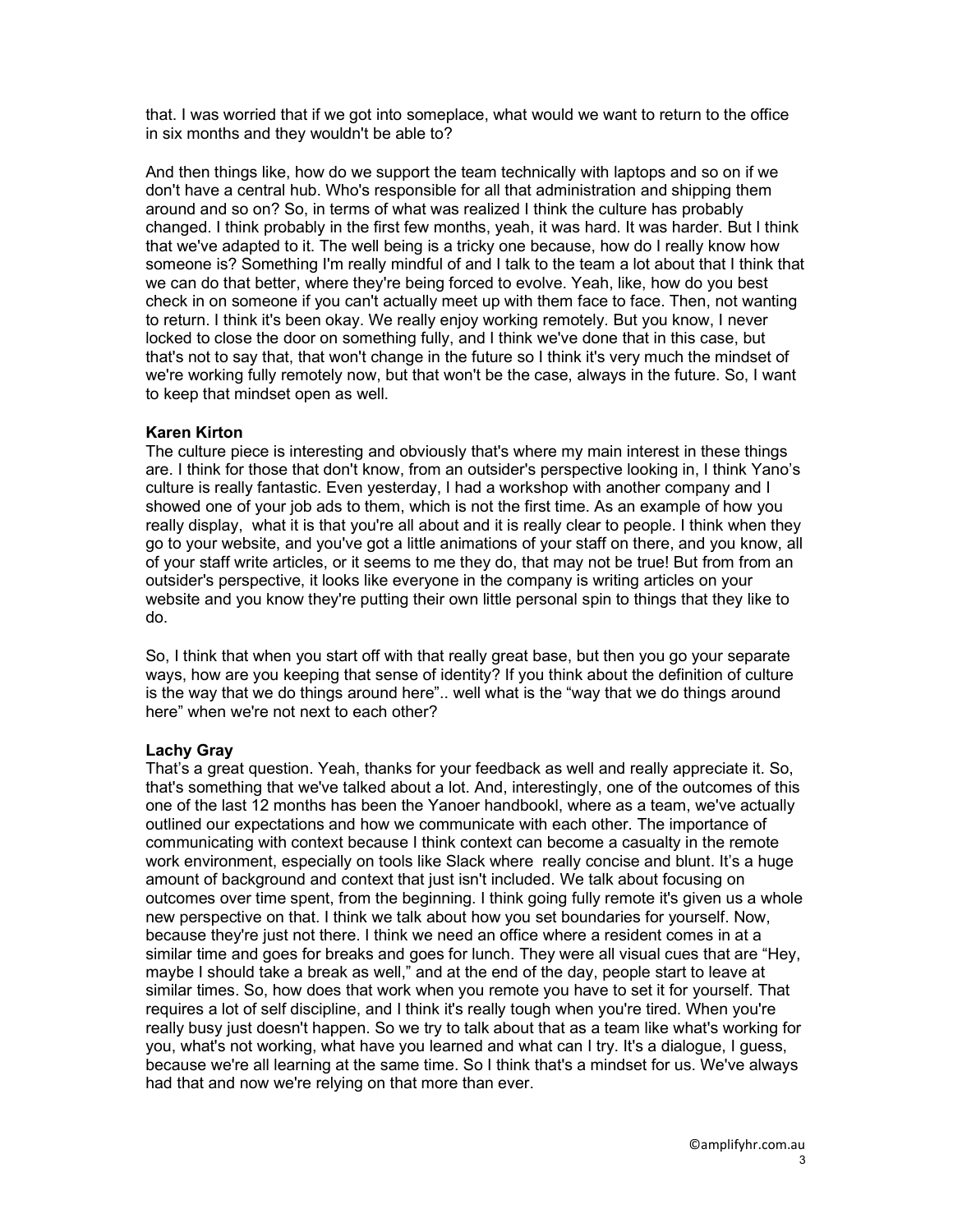I think it's been interesting interviewing remotely. I try to communicate who we are and get a sense of the candidate as well. But I think there's been some benefits as well like we record our interviews now in Zoom we asked the candidates permission, of course. That allows the rest of the team to get involved in the hiring process where previously it might have been like I don't know only three let's say in total. The other cool thing is that we've tried to remove bias from the interviewing process by rather than necessarily watching the Zoom recording, listening to it.

### Karen Kirton

That's a good idea.

#### Lachy Gray

And so little tweaks like that, which I've never considered before, so we're trying to make the most of the remote environment rather than just copying what we did in the office.

We've introduced a tool called donut into Slack, which randomly assigns people in pairs every fortnight to have a virtual coffee. You're not allowed to talk about work. That's been really fun. Yeah, that probably won't happen organically I guess if you're in an office, but potentially more likely to always go with the same people. So this actually encourages you to have a chat with someone that you might not normally work with day to day that's been pretty cool. And then, as well, and back to having communicating with each other, we're really trying to move to more asynchronous communication. So, when other than having a meeting say we might write the notes that we want to talk about the discussion points we want to talk about in the meeting, and then going back and forth over a couple of days prior. And then we get to the point where we say well do we actually need a meeting. Like that's really interesting. I think from a productivity perspective, because it gives, one, it gives people who are a little bit more reserved in a meeting the time to digest anything and that's me like I like to think before I speak. And it means that the meetings that we do have. I think a better use of time because people come in prepared. So, I've done the pre work, they come into the meeting. We've got 30 minutes so boom we're straight into the discussion everyone's on the same page. I think that's it that's pretty cool. And I've changed how I communicate with the team as well so I now record a weekly MD update via video. It's just a short couple of videos to communicate to the team of where's my head at. What am I thinking about one of my focuses? I didn't do that before. So, I think. I hope that the culture has actually grown in a lot of ways, we've find of been forced to I guess.

#### Karen Kirton

Yeah, I love that when you're speaking use the word communicate over and over and over again, and with communication, that is the key to communicate, communicate, communicate, communicate, because even if you say something to your staff 50 times they may actually hear once or twice. So, I I've written notes as we're going so I think these are all really important things. I think other organizations should consider the donut idea I hadn't heard of before. So that's pretty cool.

And with the meetings making the notes before the meeting, that made me think of silent meetings, I'm not sure I've ever done that. Where everyone has access to a shared document, and you're just writing, all at the same time, but it's that idea that you can bring people who wouldn't normally be comfortable in a group actually speaking up.

#### Lachy Gray

Exactly. Yeah. And what I like about it as well as then, then you have a record of what was spoken about, or what was discussed in context. So if that turns into a decision say, and someone you start six months later and like oh hey why do we look like this. I'll just go back and look at the notes, and it's all that.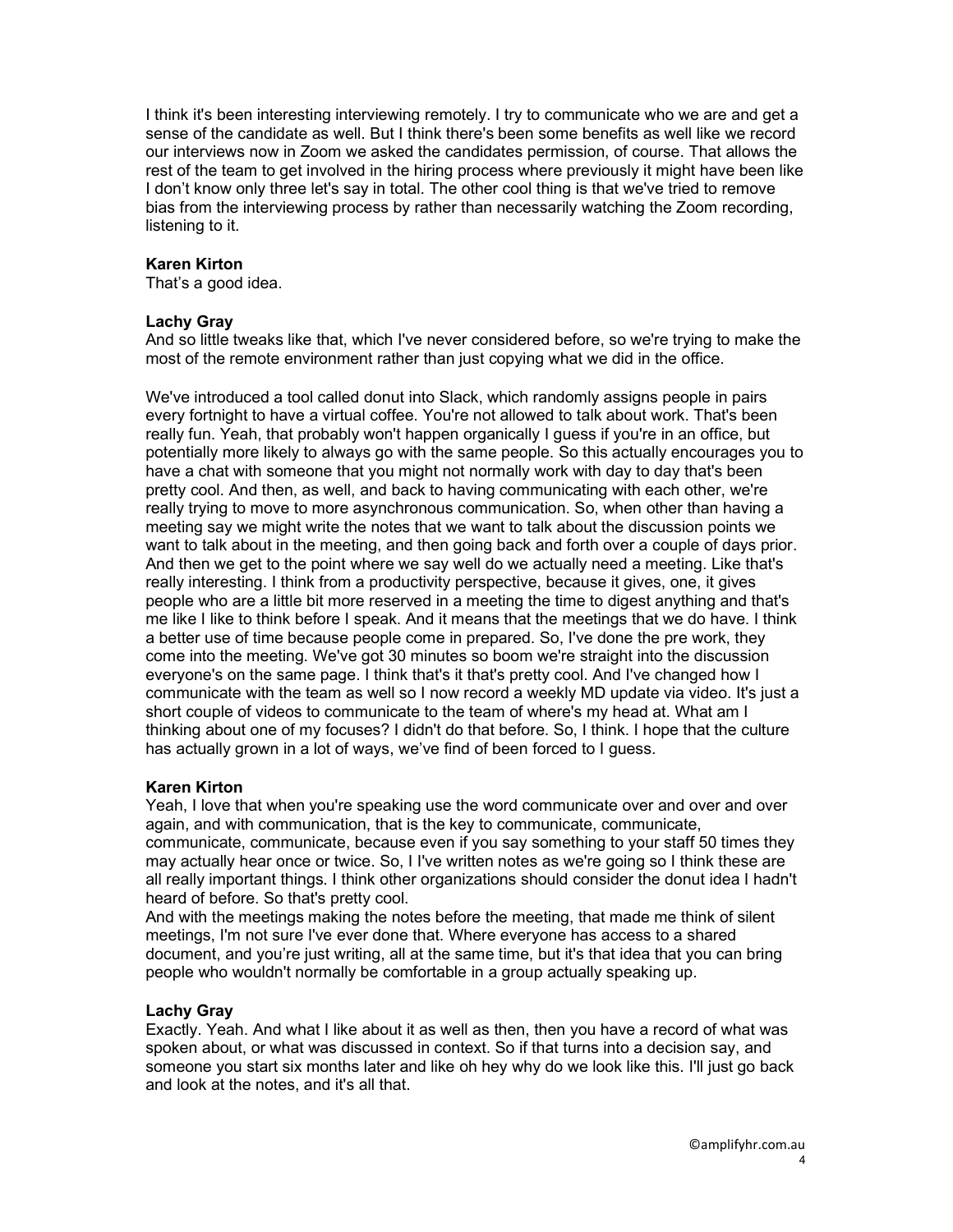# Karen Kirton

Isn't that when you say "it's just the way we've always done it"!

## Lachy Gray

Yeah. (laughs)

### Karen Kirton

And you also have mentioned about onboarding and I heard you say before you have to change the way that you do things remotely. And, I think that's been a learning for a lot of people is that you just can't take these processes that you used to have and throw it into zoom, and suddenly that's our process. And I know you've started some new staff because I've seen your fabulous job ads. What are you doing with onboarding? How have you changed that?

## Lachy Gray

Yeah. This is something that I think we've found challenging. Like how do you bring someone into your culture in your business without ever meeting them face to face prior. So, I think, for us, it's about trying to build that rapport as early as we can. And also managing everyone's expectations that it's going to be time consuming. I think we invest more time now, you know more than we did previously. I think, because there's more planning, especially before the new person starts. Like we use Asana we have a full run sheet in there as to who's doing what we plan out the first week. We actually start the onboarding and the week prior, and we call it pre boarding and we use your notes to do that. And it's an introduction to the team, values, some of the platforms that we use our top line strategy, so that they get a sense of who's who. So when they rock up on the first day, they've got some foundational knowledge that they can then add on over the coming weeks and months. We assign a buddy to each new starter as well and that works really well. Their job is to check in on them, I think that's even more important in remote because you don't have the same signals. I think often it's the absence of a signal is the cause for concern. So someone is just going quiet. Like for example, that's the signal that's really hard. So, really be mindful of that and everybody offering support on board, and so yeah it's a lot more time invested. Ironically, we do try to welcome them in person, as well. That's something that I've done a lot of research into businesses that are fully remote. That is a very common theme. They actually try to meet up for a couple of days, whether it's the team lead and the new startup or the whole team. Because I don't think that you can fully replicate that in person rapport building catch up guard to lunch. Really get to know each other virtually so it's a real combination of all those things.

#### Karen Kirton

Yeah, it's interesting because I know there are businesses that obviously have remote workers you know across the state or in other countries, it's much harder to get together but I think if you have the opportunity to get together. The benefits of that are just huge. Human beings are such social creatures, and especially when you're first starting a job. You know people are still weighing you up, they are like "Is this Lachy guy ok? Do I really want to work here?" It's just a lot of benefits actually being in front of someone who's able to show that " I'm okay". Like you know, this is going to be a good place for you to work, so I really liked that idea of trying to get together if you can.

#### Lachy Gray

Yeah. And that was the plan of the three new starters that we did join us a couple of weeks ago but unfortunately, COVID meant we had to change the plans. We planned to fly someone out from Melbourne, that couldn't happen, we were gonna go for lunch that couldn't happen I thought, "we've gotta keep the lunch". We did, and I use zoom and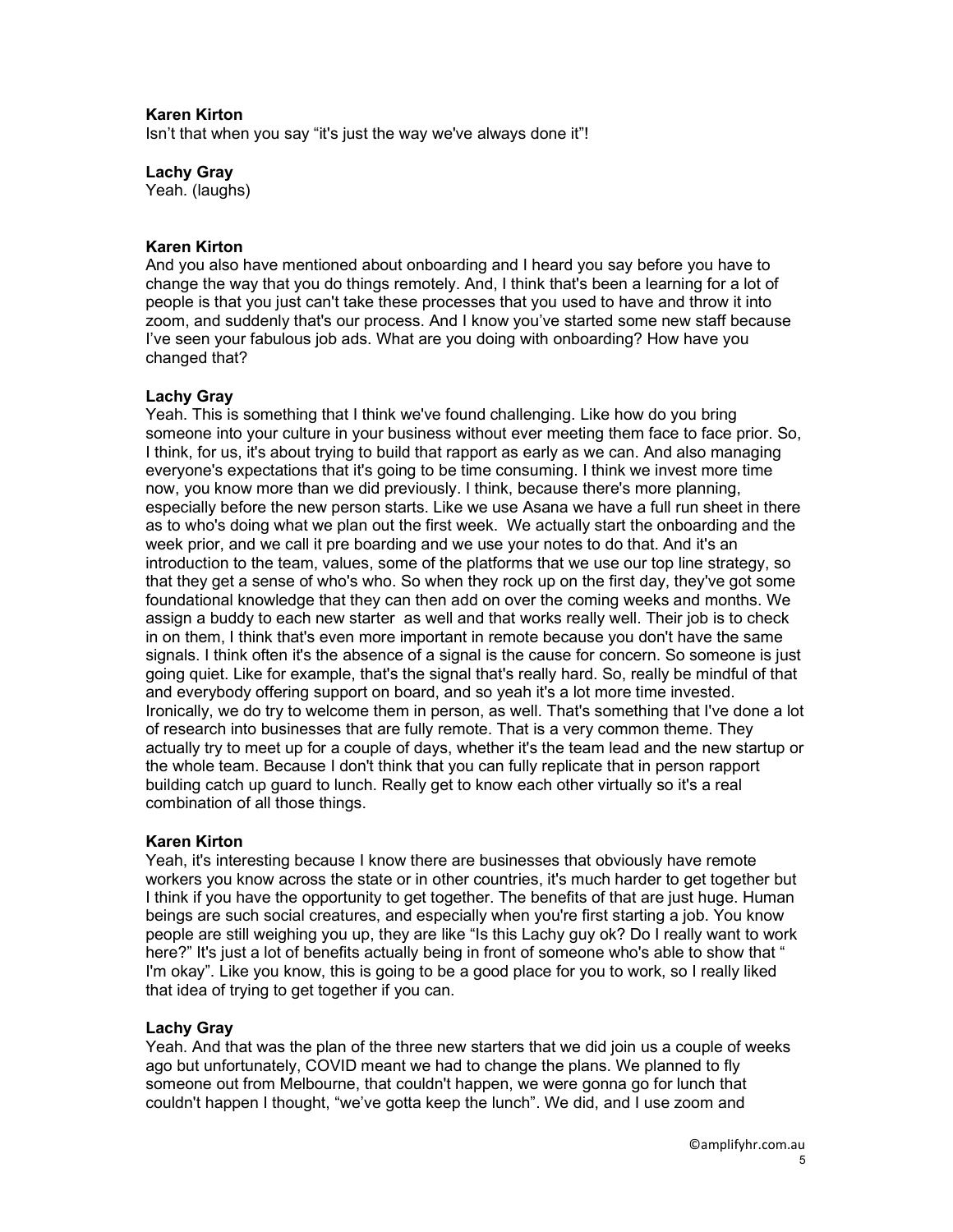breakout rooms to give everyone some icebreaker questions. We just use the breakout room and are randomly assigned to us in pairs, got an icebreaker question, a couple minutes to come back and share it with the team. That actually works pretty well. Potentially we learn more about each other because it's a little bit structured, rather than just going out for lunch. So, yeah, we've been forced to adapt.

## Karen Kirton

Yeah, and I think when you got to lunch especially now because you can't actually stand up so you're stuck in your seat. You're going to be talking to whoever happens to be right next to you or across from you if you're hearing It's okay. You have to ignore the rest of the table because you just physically can't speak to them so they might actually work better on zoom! I guess takes me to the next question which is, we've been talking about your concerns, but have there been positive things happening in terms of culture and productivity that you didn't expect.

## Lachy Gray

Yeah, I mean, I think I mentioned interviewing. I think there's been some big benefits there and getting the rest of the team involved and trying to remove some of the advice from the interviewing process as best as we can. We have got people interviewing that have never interviewed before. I think perhaps they feel more confident in this virtual environment and that might just be because we are a tech business, actually digital is their preference. Maybe strategy sessions are interesting, that is something I run every quarter. We do those in person. They are very interactive and we do a lot of exercises together. We break into groups and work through problems and sharing and so on. We recently were going to go for a two day off site in the Hunter Valley and I had to cancel that because Covid. So I had to rework those strategy sessions to be delivered virtually. So what I did was I was going to present my keynote on the first day in about 40 minutes. I want to present a vision of who we are, where we're going, what our 2024 plan looks like, what 2021 looks like, especially because we had, you know, the new starters join. I thought I can't, I don't want to do a 40 minute long presentation in zoom as I'm going to lose everybody. The CTO had a suggestion of chopping the presentation up into three and then pre recording on loom, which is just a tool that allows you to have that little talking head while you're going through a presentation. Pre recorded and then allowing them to watch them in their own time. So I did that, and I actually think that's superior, in many ways, because, yeah, everyone can watch them in video in their own time, have time to digest it and create a page for questions and feedback, which everybody added to prior. So, again we had this, we had this dialogue going prior to the strategy session. So by the time we arrived at the strategy session, everyone's on the same page we dive straight into the discussion again I actually wonder if that was better. The other thing that we've really leveraged is an online whiteboard tool called Miro. We use that in the strategy sessions as well. So I'll have a canvas and everyone can see it, and interact with it in real time so we're taking notes. We've got your mind maps going on there's posted notes. So, I think that's really cool. It's inclusive. Then the meeting finishes and you've got your meeting notes in a visual form already there.

We use that for, so we even receive feedback to each other we practice giving feedback, once a month. We use Miro for that as well so we actually write down four scenarios prior to positive feedback scenarios to constructive feedback scenarios. Then as a team we work through them and then we roleplay it. So that's another way of kind of leveraging the digital tools I think in some ways to be superior. So the team because I think it's more inclusive, and you've got that record for when you finished you can refer back to it.

#### Karen Kirton

Yeah, absolutely. I love that idea that everyone is prepared before going in. There's nothing worse than going into a strategy session (although I'm sure yours are fabulous!), or any kind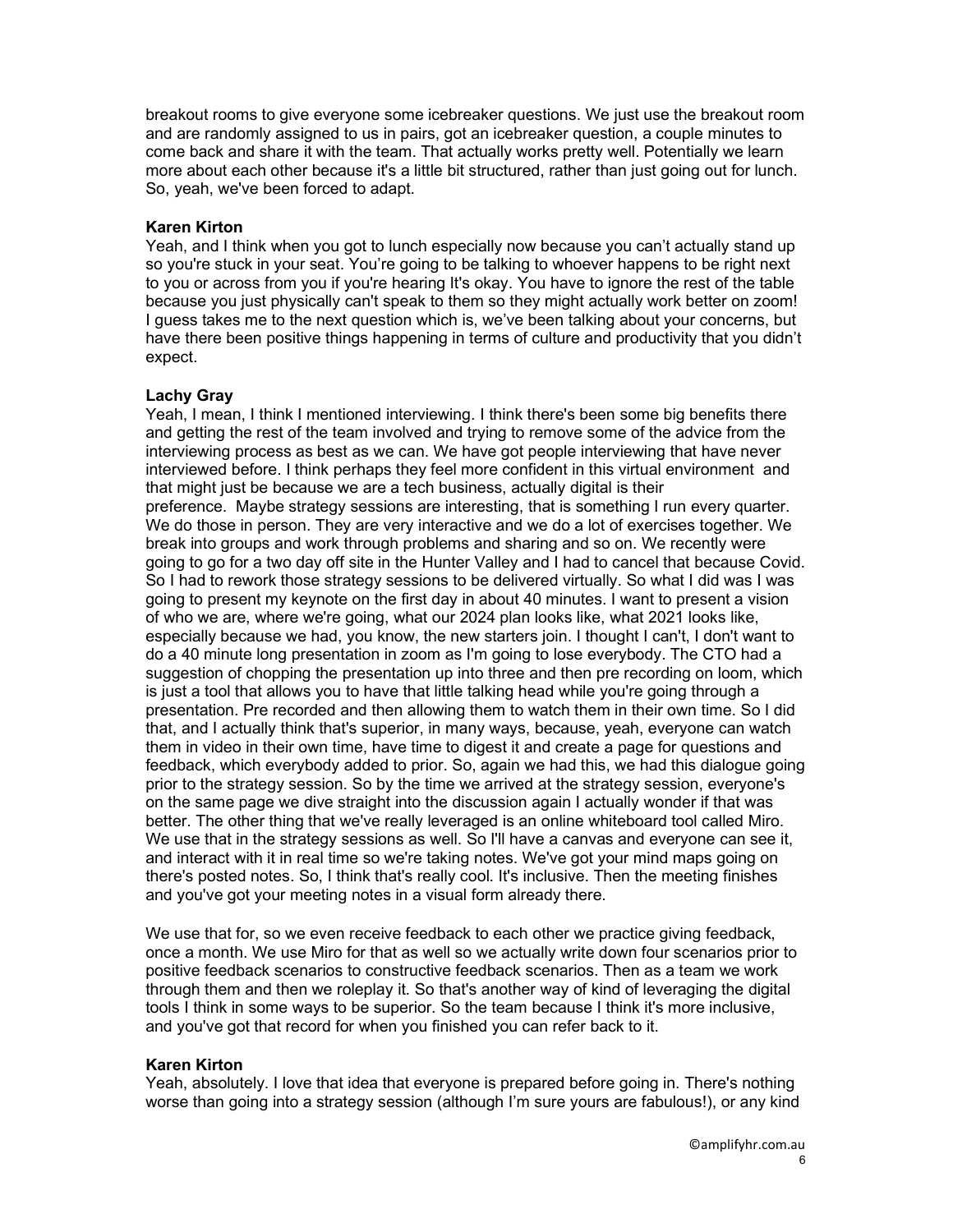of team workshop or team day and there's always a part of the day when you are just losing the room. Everyone gets over it and it's usually after lunch. So, at least if you say we have some pre work to do beforehand. Maybe then the day itself is much shorter then you can actually keep that engagement and keep people productive.

### Lachy Gray

Absolutely. We organized Uber Eatss for everyone for lunch as well for that exact reason, because I've noticed that and post lunch is. \*snooze\*

### Karen Kirton

Absolutely. Now we haven't talked much about wellbeing and mental health and you said it was a concern, and its hard when you can't see people. But I'm also assuming from what you've been saying that you actually have a lot of contact points with the team. So, can you take us through what you've considered or what you've implemented or thinking about implementing in terms of that well-being mental health question.

# Lachy Gray

Yeah, for sure something that I think about a lot, and I think that we could absolutely do it better. So we've always done one on one meetings between team leads and Yanoers. We've done that from the start and I think that's been really important. In the last 12 months or so, and regular safe space to check in how are you. How's life? How can I better support you? What's blocking you at the moment? I think that's been really important. I do monthly one on ones with everybody that I've done work with on a regular basis to try to give me that regular contact.

As a new starter we have the buddies. I think that's really important. That's a second person that they can check in with. We really encourage everybody to put in daily updates in the campfire channel we call it. So what are you working on, and then you put in how you are feeling. That might just be with an emoji. So, a smiley face, tired, is a common one, sometimes sad. We really try to encourage honest inputs there, and that can be a signal as well to say hi, how are you.

We give two doona days a year. Which is a day when you just prefer to stay under the doona and you don't want to come out. You can take it no questions asked. Just stay in the morning Hey, I'm taking a doona day today and we really encourage that. I think as well, encouraging more time with friends and family for not commuting, being mindful and all that we're not replacing that with more work. So, spending more time with friends and family in getting out of work and things really important. What I am mindful of is still like how I really know. I mean because I can call someone up and ask them, "Hey you seems like you've been quiet lately" and they might say, "everything's okay" but it's really not. So I think just encouraging communication with the wider team to continue to check in with each other. To supplement that compliment for the first time. We're also looking into a continuous feedback tool that I guess gives more structure to, you know, the shout outs, the one on ones the regular check ins, giving and receiving feedback. So that everybody has that as a foundation. There are more, I guess, signals or touch points that we can say, "Hey, I think this person is not Okay." We really need to be checking with them more regularly. So, but yeah, as I said at the start I think it's definitely something that we can be doing better and something that I'm really focused on this year.

#### Karen Kirton

Just what you've been talking about today, and what you do is so much more than a lot of other organizations and it's really clear that this is really important to you - the culture and the people of your organization. I'm not saying you should stop and not do anything else!. But I think that you got such good foundations there, and I love having one on one with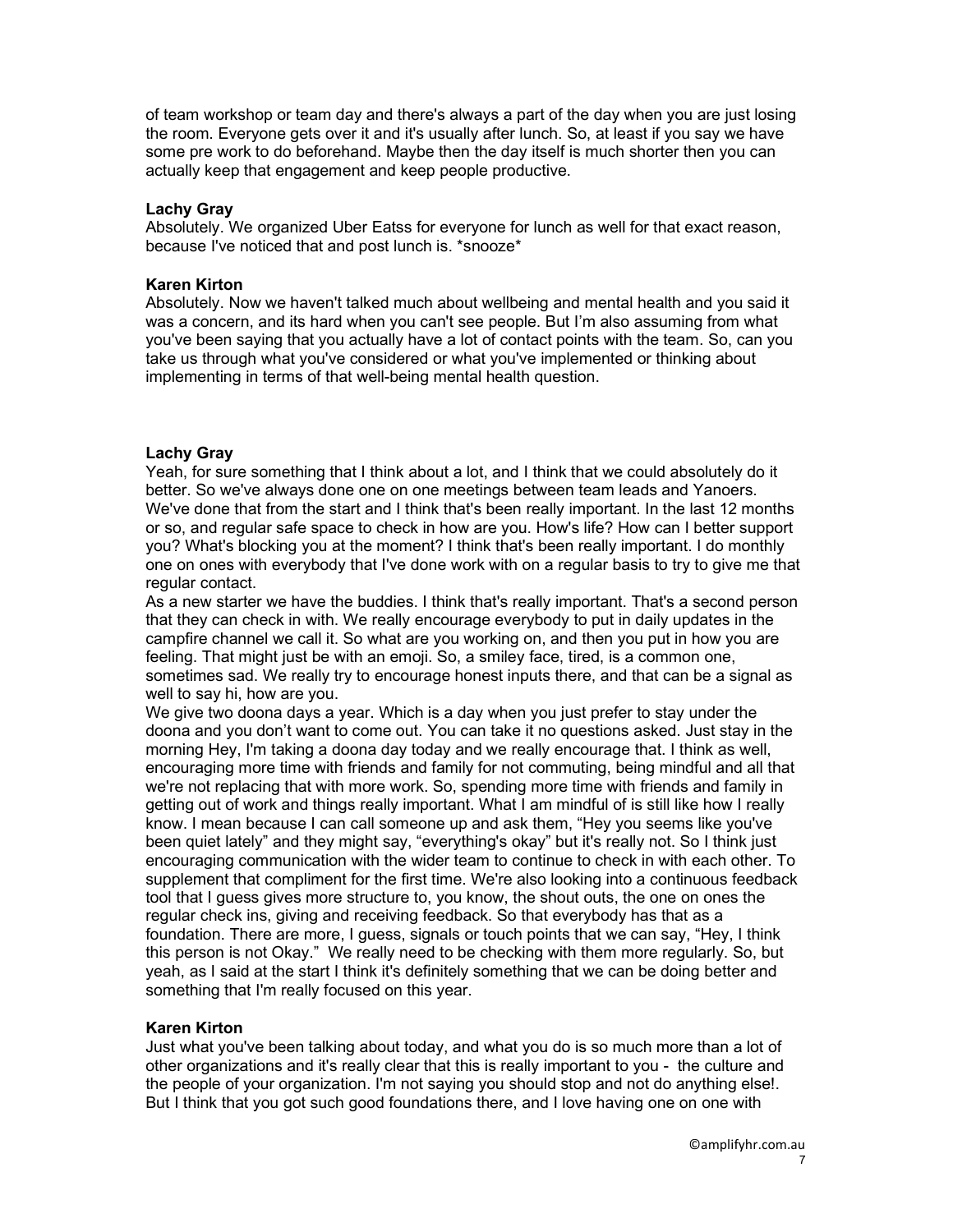people that you don't normally interact with. I wonder if I can give you a question without any notice but I come across managers quite frequently that aren't comfortable in having one on ones because they don't actually know the questions to ask. So how do you go about that particularly with someone you don't work with on a day to day basis? What's your focus when you walk into one of those one on ones and what do you, you know, what is your purpose? What are you trying to get from that and what are the types of questions that you ask?

### Lachy Gray

It's a great question. For me is to get insight into how they are going. Like how they are in their personal life and professional life. Am I supporting them as best as I could be and Yano is supporting them. So, usually my first question is, "how's life?" Because it's very broad, and they can choose to answer how they wish. So sometimes it'll be like, yeah, I'm really good for a swim this morning, I'm sitting down with a coffee now, or I might be I'm really busy at the moment so what they choose to focus on with their answer starts to give me some cues. I might ask, you know what's something that you really enjoyed in the past week. Then on the flip side, "what's something that kind of frustrated you or drained you?" I think they're really interesting questions because we have a lot of insight, especially the frustration question, because I think it's easy for me to assume, but often the answers are totally different to what I would have thought. All I had no idea about. I try to ask open-ended questions you know "Tell me more", "What's important to you about that?" "What's the most important thing that you're working on at the moment?", "What's preventing you from working on that?" or "What's preventing you from achieving success?'' "How can I best support you?," questions like that, so I very much, take the role of the listener. If they asked for advice I try to respond with more questions like "have you tried for", "what you would like to achieve" and "What did you try?'', `` What else do you think you could try?" "Have you tried this?" I think that's really important. I see my role as a facilitator of helping them to dig in and understand where they're at better, rather than me, just giving a solution.

#### Karen Kirton

I love that. It's definitely the leader as a coach. I'm not managing, I'm not here to ask you what you're doing today and understand your productivity levels, I'm actually here as a human being to see how you are doing and actually help you to succeed in the business. That's awesome. Well done on doing that one cause a lot really struggle with doing it and sometimes it's not even their intent. It's yes I want to be doing it but just don't even know where to start. You mentioned before about sessions you have with giving receiving feedback and no doubt that helps build that space where people are comfortable in having those types of one on ones. Trust is built in very small moments over long periods of time. Which enables it, I would think, you to have those conversations and have them really successfully.

#### Lachy Gray

Yeah, that's a really good point, and just based on that on the feedback, it's something that I think is super important because I was never taught how to give feedback. But I really need it to grow to learn and to grow. I think it's like that's a travesty if collectively, that's the case that we're not regularly giving specific positive feedback. Specific constructive feedback. But with positive intent like with a view to helping the other person grow. So, yeah, I think that's really important. It's a signal to me, especially constructive feedback. If I don't hear any constructive feedback around the team if I'm not receiving anything. I'm not thinking I'm doing a great job. This is a flag. I can't be doing a great job all the time. It would be something. Yeah. So, for me, what we realized as a team is it's, it's the specific positive feedback that helps build the trust, and the safe space for when we go to deliver the specific constructive feedback have that difficult conversation, because the person is more likely to think that I've got their best intentions at heart and I'm not trying to better my position or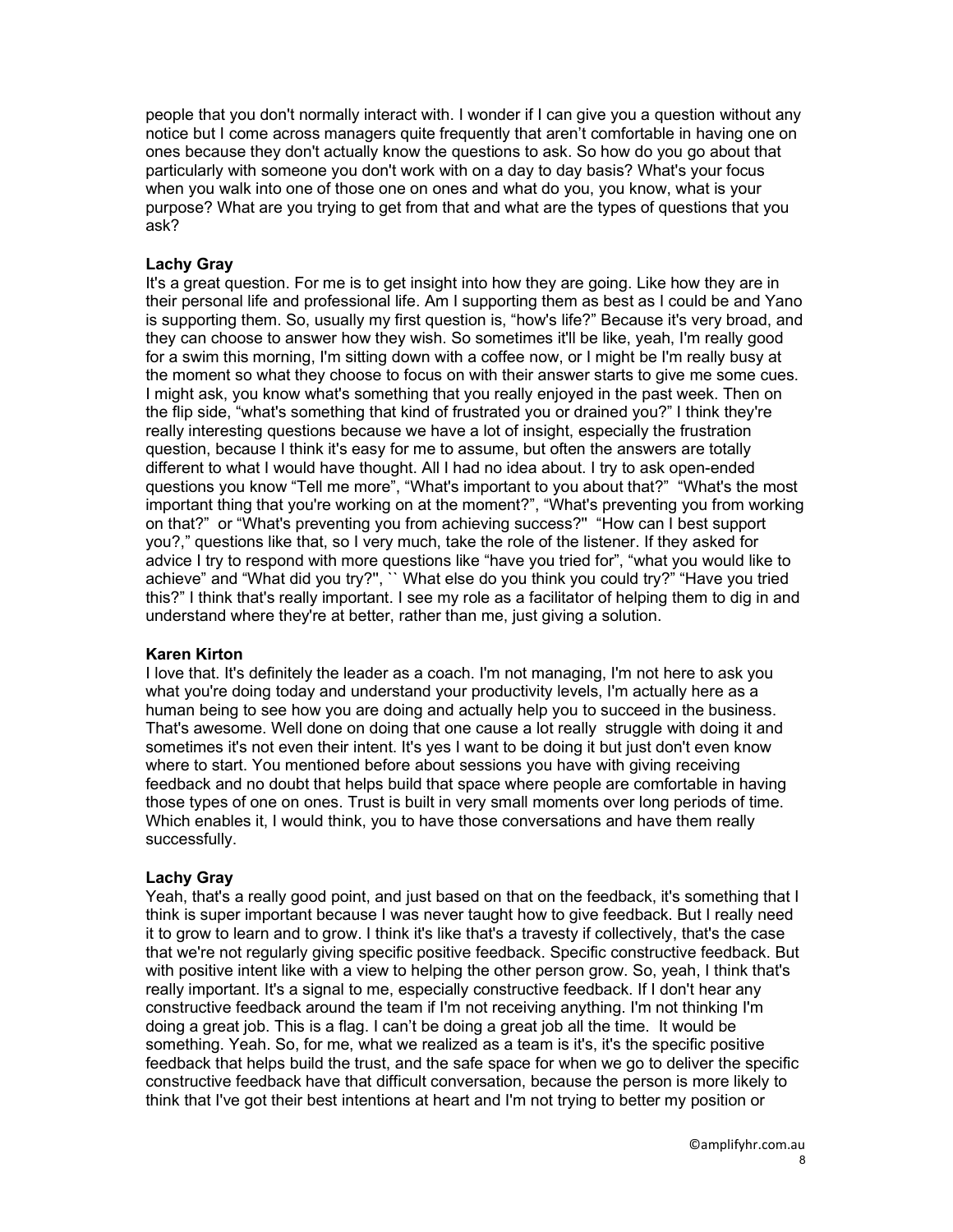make myself or my ego feel better. It's like, no, no. I think he's genuine when he's trying to help me. So rather than being an adversarial position it actually becomes more collaborative it's like, Hey, this is what I've noticed. Here's what I think the impact is, like, I'd love to hear your perspective on it. So you can understand, and then we can collaborate and align on okay well, what does that look like in the future like how can I help you.

I think that's really powerful, and it's one of the biggest metrics that I sort of keep an eye on near for, you're out for a little bit harder, remote. Just to make sure that it's happening that we give it out and give each other feedback. One of the things that we talk about is always asking for feedback as well. Make sure it's something specific. So, do you have any feedback for me but one of the things that I'm working on at the moment in my presentation skills? I'd love to get some specific feedback on my recent presentation that I gave. So it's like okay yeah look he's working on this. Here's something that I think will help him move forward. So we're really evolving as a team is one of the things I get most excited about because it's not just professionally we're growing personally round as well we talk about it all the time like it helps us in our personal relationships, because often I think the people that were closest to who we sometimes find it most difficult to communicate with because history and emotions and all the things. So having that framework and practicing it regularly. Yeah, it's a massive level up.

## Karen Kirton

It's fantastic and I think as an organization that is teaching others how to have consistent learning in their organizations, like you're living that you're showing, this is how we all take learning seriously. We are actually passionate about our personal development as well. That's great.

So my last question is what do you see as the future of the Yano workplace? So you mentioned before, that you haven't kind of put it in the box the idea of going back to an office. I know it's difficult because we're still living through pandemic and Christmas showed us when we were all like "oh by the way back to normal" and then you get into another lockdown. Then suddenly every state starts to close their borders again. We really just don't know what's happening in the next couple of weeks, let alone a few months but what's your sense? What do you think you might do? You have 12 staff right now so you're just getting to what I call that pain point!. Usually at about a dozen staff is when things start to fall down, because it becomes harder to do one on ones with all the staff and it becomes harder to keep good communication because things become more complex. So if you do start to grow and that goes into this whole idea of well what is our workplace? What your thoughts around that?

#### Lachy Gray

That's a big question. How long do I have? I think it's really good. So something I ask myself every day. I think for me it's a mindset. Right? It's a mindset of how and where we do our best work. One of the things that I've appreciated, from our experience in the last 12 months or so is that what I thought was locked in stone actually turned out to be quite arbitrary. So in the routines that we were doing having to go into an office working nine to five. I thought that was really strange but it actually is not and it's changed overnight. So I always want to be asking like yeah what makes most sense for us now, within the next six to 12, months? What's working, what's not working? So, I don't want to be in a position where it's like oh well we're fully remote and that's all we are, or we only work in an office that's what we do. I think it will probably be a combination of both. I think it will probably remain largely remote but I think that Yano who live near each other will catch up regularly and we really encourage that. Every quarter site will all catch up as a team as well for our offsites in our in person catch ups for onboardings. So I will never be either or. I think one of the benefits of being remote is that we can hire people from anywhere in the world, potentially, which opens up a